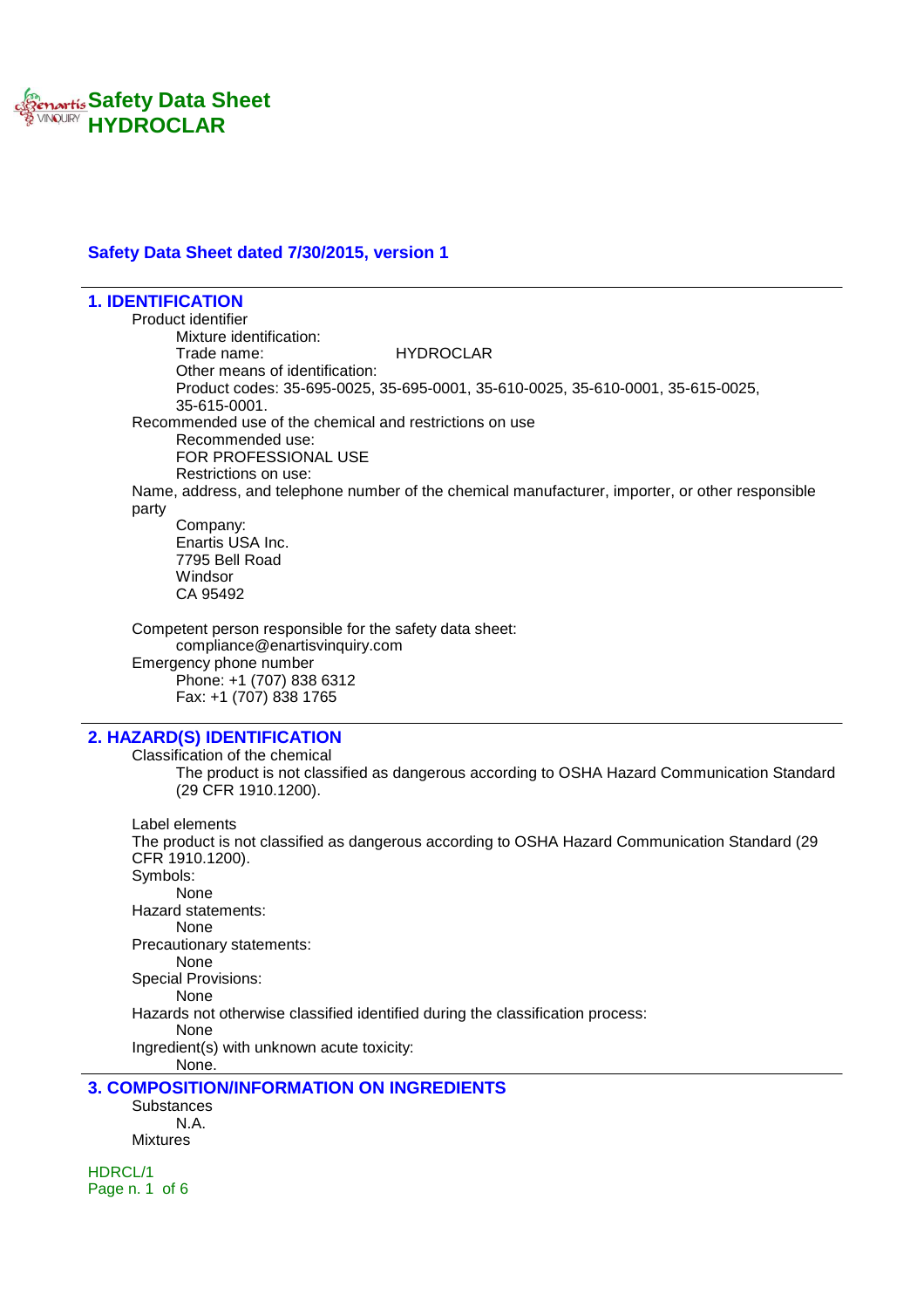

Hazardous components within the meaning of 29 CFR 1910.1200 and related classification:

None.

# **4. FIRST-AID MEASURES**

Description of necessary measures In case of skin contact: Wash with plenty of water and soap. In case of eyes contact: In case of contact with eyes, rinse immediately with plenty of water and seek medical advice. In case of Ingestion: Induce vomiting. SEEK A MEDICAL EXAMINATION IMMEDIATELY and present the safety-data sheet. In case of Inhalation: Remove casualty to fresh air and keep warm and at rest. Most important symptoms/effects, acute and delayed None Indication of immediate medical attention and special treatment needed Treatment: None

## **5. FIRE-FIGHTING MEASURES**

Suitable extinguishing media: Water. Carbon dioxide (CO2). Unsuitable extinguishing media: None in particular. Specific hazards arising from the chemical Do not inhale explosion and combustion gases. Hazardous combustion products: None Explosive properties: **N.A.**<br>Oxidizing properties: **N.A.** Oxidizing properties: Special protective equipment and precautions for fire-fighters Use suitable breathing apparatus . Collect contaminated fire extinguishing water separately. This must not be discharged into drains. Move undamaged containers from immediate hazard area if it can be done safely.

#### **6. ACCIDENTAL RELEASE MEASURES**

Personal precautions, protective equipment, and emergency procedures Wear personal protection equipment. Remove all sources of ignition. Wear breathing apparatus if exposed to vapours/dusts/aerosols. Provide adequate ventilation. Remove persons to safety. Use appropriate respiratory protection. See protective measures under point 7 and 8. Methods and materials for containment and cleaning up Wash with plenty of water.

#### **7. HANDLING AND STORAGE**

Precautions for safe handling

Avoid contact with skin and eyes, inhalation of vapours and mists.

Do not use on extensive surface areas in premises where there are occupants. Do not eat or drink while working.

HDRCL/1 Page n. 2 of 6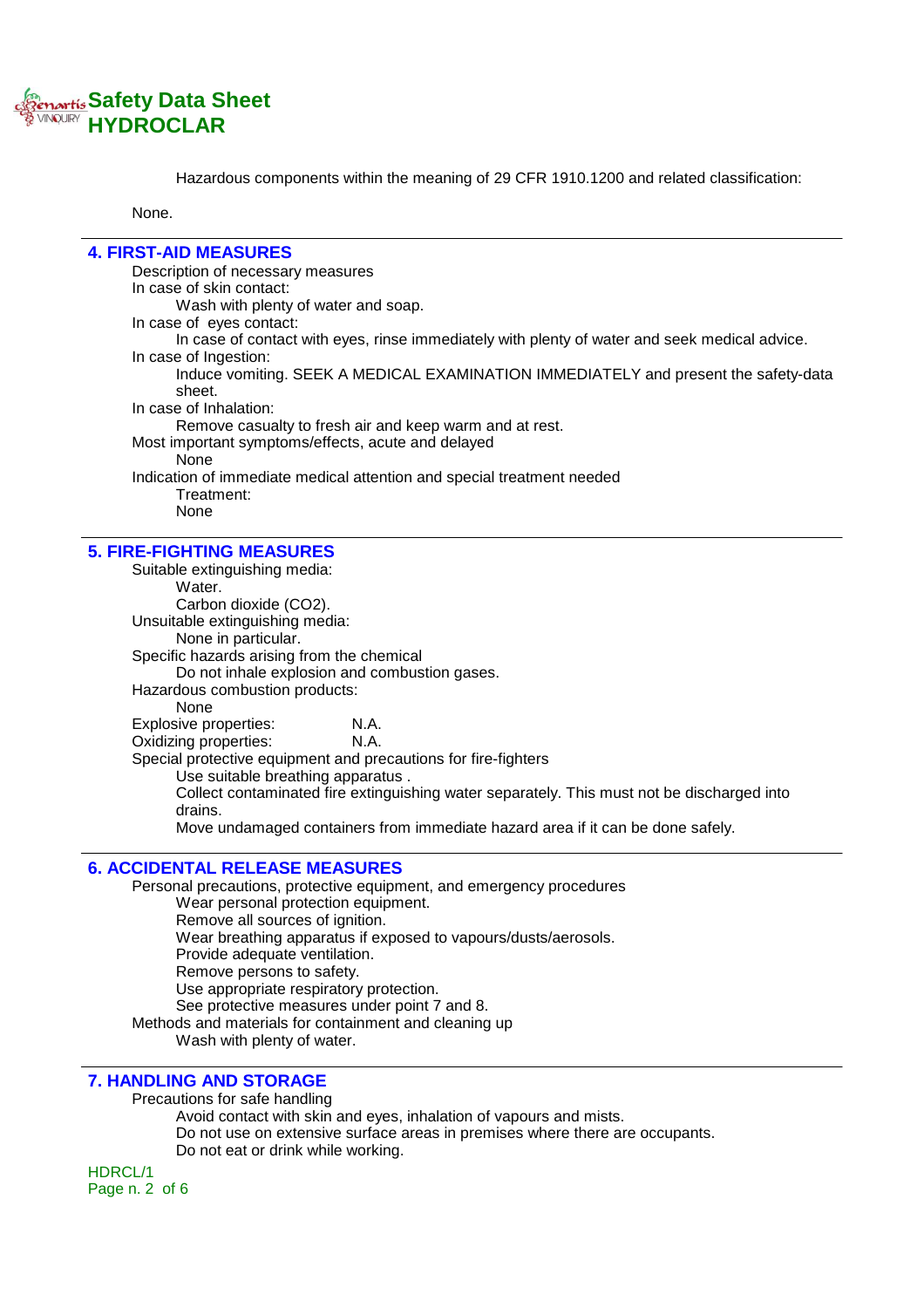

See also section 8 for recommended protective equipment. Conditions for safe storage, including any incompatibilities Keep away from food, drink and feed. Incompatible materials: None in particular. Instructions as regards storage premises: Adequately ventilated premises. Storage temperature: Store at ambient temperature.

# **8. EXPOSURE CONTROLS/PERSONAL PROTECTION**

Control parameters No occupational exposure limit available Appropriate engineering controls: None Individual protection measures Eye protection: Not needed for normal use. Anyway, operate according good working practices. Protection for skin: No special precaution must be adopted for normal use. Protection for hands: Not needed for normal use. Respiratory protection: Not needed for normal use. Thermal Hazards: None

## **9. PHYSICAL AND CHEMICAL PROPERTIES**

| Appearance and colour:                        | Liquid           |      |      |
|-----------------------------------------------|------------------|------|------|
| Odour:                                        | None             |      |      |
| Odour threshold:                              | N.A.             |      |      |
| pH:                                           | $\pm$ 4.30 (10%) |      |      |
| Melting point / freezing point:               | N.A.             |      |      |
| Initial boiling point and boiling range:      |                  | N.A. |      |
| Solid/gas flammability:                       | N.A.             |      |      |
| Upper/lower flammability or explosive limits: |                  |      | N.A. |
| Vapour density:                               | N.A.             |      |      |
| Flash point:                                  | N.A. °F          |      |      |
| Evaporation rate:                             | N.A.             |      |      |
| Vapour pressure:                              | N.A.             |      |      |
| Relative density:                             | N.A.             |      |      |
| Solubility in water:                          | 100%             |      |      |
| Solubility in oil:                            | N.A.             |      |      |
| Partition coefficient (n-octanol/water):      |                  | N.A. |      |
| Auto-ignition temperature:                    | N.A.             |      |      |
| Decomposition temperature:                    | N.A.             |      |      |
| Viscosity:                                    | N.A.             |      |      |
| Miscibility:                                  | N.A.             |      |      |
| Fat Solubility:                               | N.A.             |      |      |
| Conductivity:                                 | N.A.             |      |      |
| Substance Groups relevant properties          |                  | N.A. |      |

#### **10. STABILITY AND REACTIVITY**

**Reactivity** Stable under normal conditions Chemical stability

HDRCL/1 Page n. 3 of 6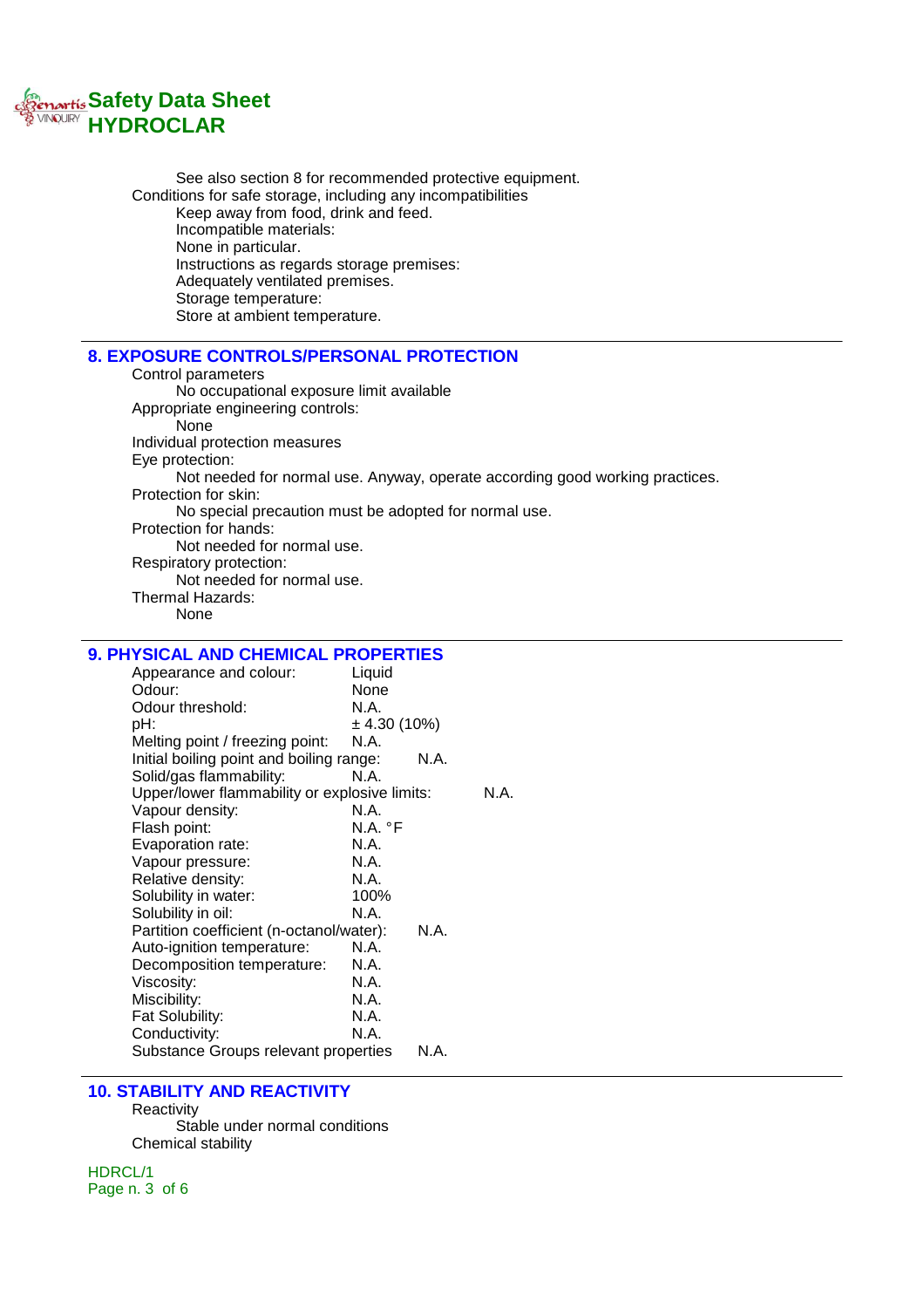

Stable under normal conditions Possibility of hazardous reactions None Conditions to avoid Stable under normal conditions. Incompatible materials None in particular. Hazardous decomposition products None.

# **11. TOXICOLOGICAL INFORMATION**

Information on toxicological effects Toxicological information of the mixture: N.A. Toxicological information of the main substances found in the mixture: N.A. Substance(s) listed on the NTP report on Carcinogens: None. Substance(s) listed on the IARC Monographs: None. Substance(s) listed as OSHA Carcinogen(s): None. Substance(s) listed as NIOSH Carcinogen(s):

None.

# **12. ECOLOGICAL INFORMATION**

**Ecotoxicity** 

Adopt good working practices, so that the product is not released into the environment. N.A. Persistence and degradability N.A. Bioaccumulative potential N.A. Mobility in soil N.A. Other adverse effects None

# **13. DISPOSAL CONSIDERATIONS**

Waste treatment and disposal methods Recover if possible. In so doing, comply with the local and national regulations currently in force.

## **14. TRANSPORT INFORMATION**

UN number Not classified as dangerous in the meaning of transport regulations. UN proper shipping name N.A. Transport hazard class(es) N.A. Packing group N.A. Environmental hazards N.A. Transport in bulk (according to Annex II of MARPOL 73/78 and the IBC Code) N.A. Special precautions HDRCL/1 Page n. 4 of 6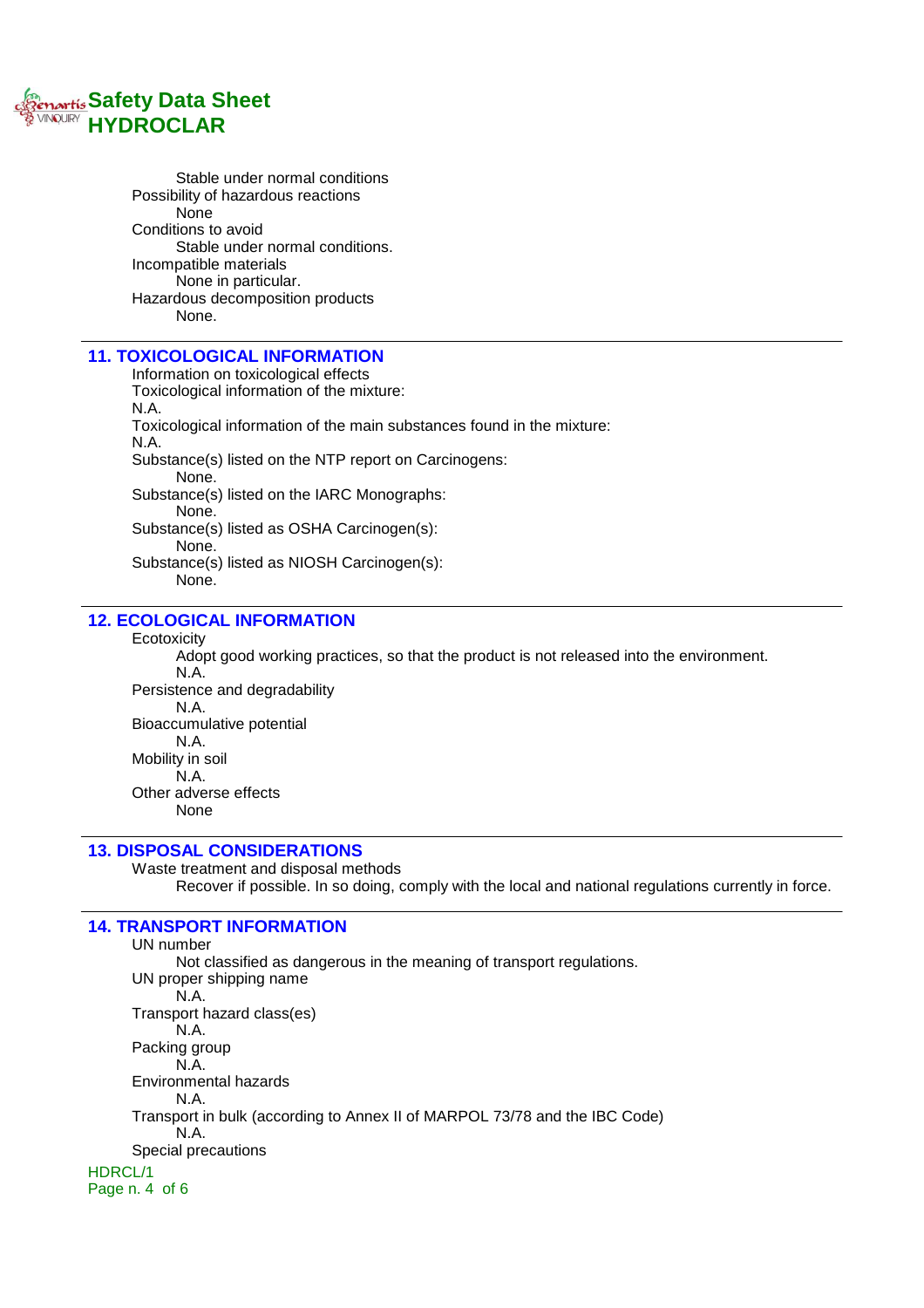# **Safety Data Sheet HYDROCLAR**

### N.A.

| <b>15. REGULATORY INFORMATION</b>                                              |  |
|--------------------------------------------------------------------------------|--|
| USA - Federal regulations                                                      |  |
| <b>TSCA - Toxic Substances Control Act</b>                                     |  |
| TSCA inventory: all the components are listed on the TSCA inventory.           |  |
| <b>TSCA listed substances:</b>                                                 |  |
| None.                                                                          |  |
| SARA - Superfund Amendments and Reauthorization Act                            |  |
| Section 302 - Extremely Hazardous Substances: no substances listed.            |  |
| Section 304 – Hazardous substances: no substances listed.                      |  |
| Section 313 – Toxic chemical list: no substances listed.                       |  |
|                                                                                |  |
| CERCLA - Comprehensive Environmental Response, Compensation, and Liability Act |  |
| No substances listed.<br>CAA - Clean Air Act                                   |  |
|                                                                                |  |
| <b>CAA listed substances:</b>                                                  |  |
| None.<br>CWA - Clean Water Act                                                 |  |
|                                                                                |  |
| CWA listed substances:                                                         |  |
| None.                                                                          |  |
| USA - State specific regulations                                               |  |
| California Proposition 65                                                      |  |
| Substance(s) listed under California Proposition 65:                           |  |
| None.                                                                          |  |
| Massachusetts Right to know                                                    |  |
| Substance(s) listed under Massachusetts Right to know:                         |  |
| No substances listed.                                                          |  |
| New Jersey Right to know                                                       |  |
| Substance(s) listed under New Jersey Right to know:                            |  |
| No substances listed.                                                          |  |
| Pennsylvania Right to know                                                     |  |
| Substance(s) listed under Pennsylvania Right to know:                          |  |
| No substances listed.                                                          |  |
|                                                                                |  |

# **16. OTHER INFORMATION**

Safety Data Sheet dated 7/30/2015, version 1 Disclaimer: The information contained herein is based on our state of knowledge at the above-specified date. It refers solely to the product indicated and constitutes no guarantee of particular quality. The information relates only to the specific material and may not be valid for such material used in combination with any other material or in any process.

This Safety Data Sheet cancels and replaces any preceding release.

| ADR:            | European Agreement concerning the International Carriage of    |
|-----------------|----------------------------------------------------------------|
|                 | Dangerous Goods by Road.                                       |
| CAS:            | Chemical Abstracts Service (division of the American Chemical  |
|                 | Society).                                                      |
| CLP:            | Classification, Labeling, Packaging.                           |
| DNEL:           | Derived No Effect Level.                                       |
| EINECS:         | European Inventory of Existing Commercial Chemical Substances. |
| GHS:            | Globally Harmonized System of Classification and Labeling of   |
|                 | Chemicals.                                                     |
| HMIS:           | Hazardous Materials Identification System                      |
| IARC:           | International Agency for Research on Cancer                    |
| HDRCL/1         |                                                                |
| Page $n.5$ of 6 |                                                                |